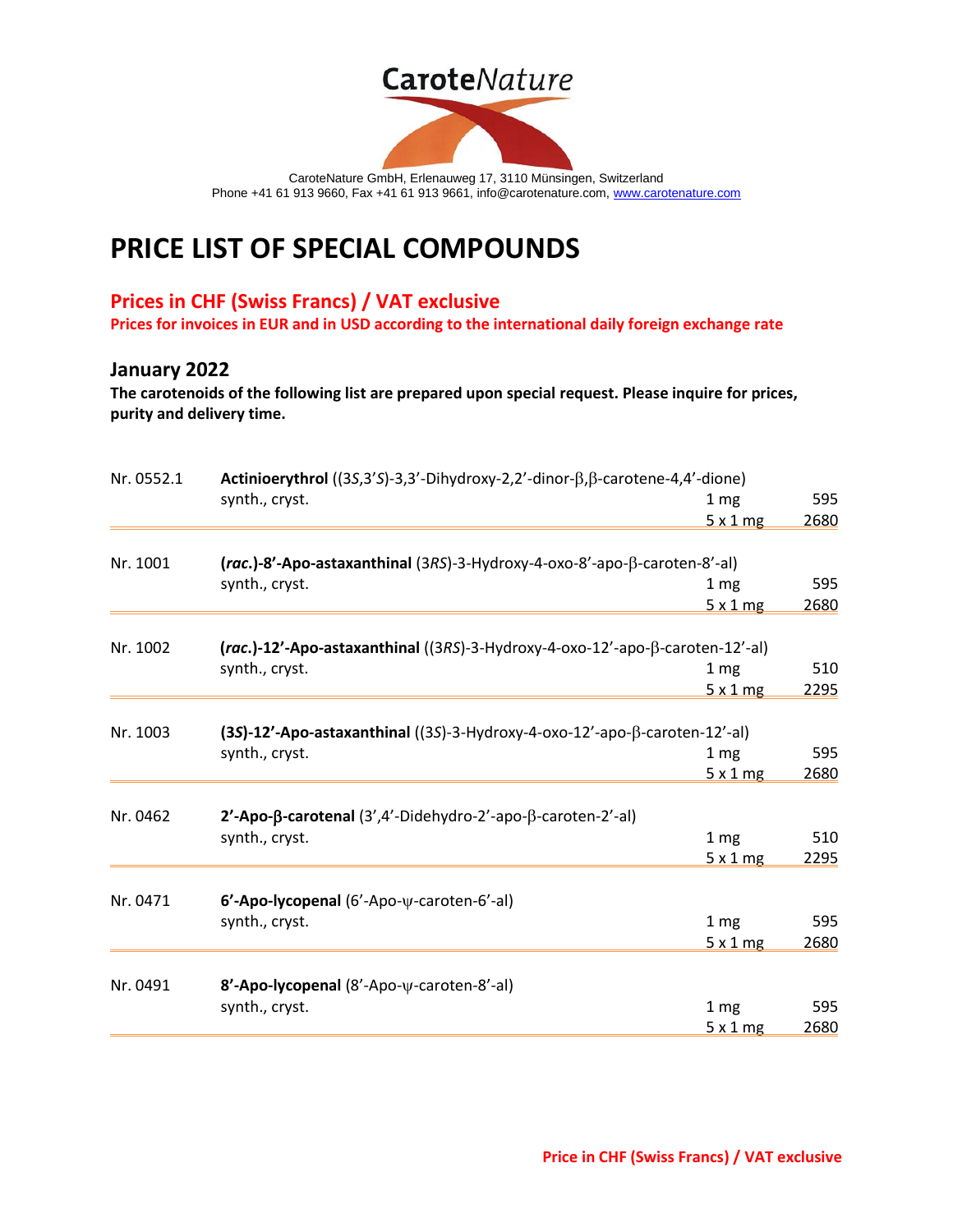

| Nr. 1005   | 12'-Apo-lycopenal (12'-Apo-y-caroten-12'-al)                                                    |                          |      |
|------------|-------------------------------------------------------------------------------------------------|--------------------------|------|
|            | synth., cryst.                                                                                  | 1 <sub>mg</sub>          | 510  |
|            |                                                                                                 | 5x1mg                    | 2295 |
|            |                                                                                                 |                          |      |
| Nr. 0508   | 12'-Apo-zeaxanthinal ((3R)-3-Hydroxy-12'-apo- $\beta$ -caroten-12'-al)                          |                          |      |
|            | synth., cryst.                                                                                  | 1 <sub>mg</sub>          | 595  |
|            |                                                                                                 | 5x1mg                    | 2680 |
| Nr. 1008   | $(3R)$ -10'-Apo-zeaxanthyl-10'-acetate $((3R)$ -10'-Ethanoyloxy-10'-apo- $\beta$ -caroten-3-ol) |                          |      |
|            | synth., cryst.                                                                                  | 1 <sub>mg</sub>          | 595  |
|            |                                                                                                 | 5x1mg                    | 2680 |
|            |                                                                                                 |                          |      |
| Nr. 0398.1 | Astacenediacetate (3,3'-Diacetoxy-2,3,2',3'-tetradehydro-β,β-carotene-4,4'-dione)               |                          |      |
|            | synth., cryst.                                                                                  | 1 <sub>mg</sub>          | 400  |
|            |                                                                                                 | 5x1mg                    | 1800 |
|            |                                                                                                 |                          |      |
| Nr. 0405   | $(meso)$ -Astaxanthin ((3R,3'S)-3,3'-Dihydroxy- $\beta$ , $\beta$ -carotene-4,4'-dione)         |                          | 595  |
|            | synth., cryst.                                                                                  | 1 <sub>mg</sub><br>5x1mg | 2680 |
|            |                                                                                                 |                          |      |
| Nr. 0404   | $(3R,3'R)$ -Astaxanthin $((3R,3'R)$ -3,3'-Dihydroxy- $\beta$ , $\beta$ -carotene-4,4'-dione)    |                          |      |
|            | synth., cryst.                                                                                  | 1 <sub>mg</sub>          | 595  |
|            |                                                                                                 | 5x1mg                    | 2680 |
|            |                                                                                                 |                          |      |
| Nr. 0403.1 | (9Z,rac./meso)-Astaxanthin ((9Z,3RS,3'RS)-3,3'-Dihydroxy-β,β-carotene-4,4'-dione)               |                          |      |
|            | synth., cryst.                                                                                  | 1 <sub>mg</sub>          | 595  |
|            |                                                                                                 | 5x1mg                    | 2680 |
|            |                                                                                                 |                          |      |
| Nr. 0001   | 3,4,3',4'-Bisdehydro-β-carotene (3,4,3',4'-Tetradehydro-β,β-carotene)                           |                          |      |
|            | synth., cryst.                                                                                  | 1 mg                     | 595  |
|            |                                                                                                 | 5x1mg                    | 2680 |
|            |                                                                                                 |                          |      |
| Nr. 0007.2 | $(6'S)-\alpha$ -Carotene $((6'S)-\beta,\varepsilon$ -Carotene)                                  |                          |      |
|            | synth., cryst.                                                                                  | 1 <sub>mg</sub>          | 595  |
|            |                                                                                                 | 5x1mg                    | 2680 |
|            |                                                                                                 |                          |      |
| Nr. 0003.3 | (15 <i>Z</i> )-β-Carotene ((15 <i>Z</i> )- $\beta$ , $\beta$ -Carotene)                         |                          |      |
|            | synth., cryst.                                                                                  | 1 <sub>mg</sub>          | 595  |
|            |                                                                                                 | 5x1mg                    | 2680 |
| Nr. 0020.1 |                                                                                                 |                          |      |
|            | $(6R, 6'S)$ - $\varepsilon$ -Carotene ((6R,6'S)- $\varepsilon$ , $\varepsilon$ -Carotene)       | 1 <sub>mg</sub>          | 595  |
|            | synth., cryst.                                                                                  |                          |      |
|            |                                                                                                 | 5x1mg                    | 2680 |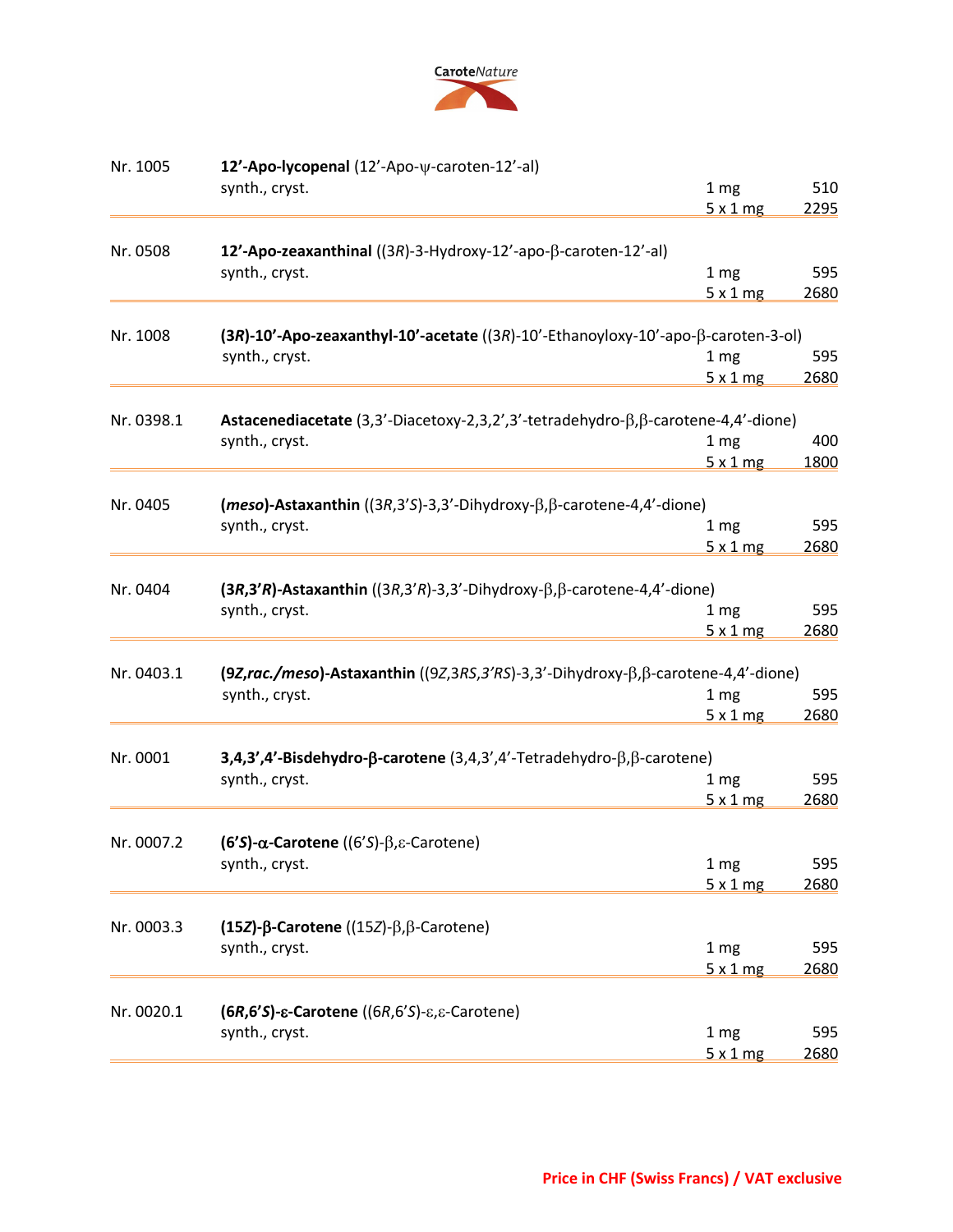

| Nr. 0020.2 | $(65, 6's)$ - $\varepsilon$ -Carotene ((6S,6'S)- $\varepsilon$ , $\varepsilon$ -Carotene)                                         |                 |             |
|------------|-----------------------------------------------------------------------------------------------------------------------------------|-----------------|-------------|
|            | synth., cryst.                                                                                                                    | 1 mg<br>5x1mg   | 595<br>2680 |
| Nr. 0020.3 | (rac./meso)-ε-Carotene ((6RS,6'RS)-ε,ε-Carotene)                                                                                  |                 |             |
|            | synth., cryst.                                                                                                                    | 1 mg            | 510         |
|            |                                                                                                                                   | 5x1mg           | 2295        |
|            |                                                                                                                                   |                 |             |
| Nr. 0483   | $\beta$ -Citraurin ((3R)-3-Hydroxy-8'-apo- $\beta$ -caroten-8'-al)<br>synth., cryst.                                              | 1 mg            | 595         |
|            |                                                                                                                                   | 5x1mg           | 2680        |
|            |                                                                                                                                   |                 |             |
| Nr. 1006   | $rac{lnc.}$ -Clathriaxanthol ((3RS)-3-Hydroxy- $\beta$ , $\chi$ -caroten-4-one)                                                   |                 |             |
|            | synth., cryst.                                                                                                                    | 1 mg            | 595         |
|            |                                                                                                                                   | 5x1mg           | 2680        |
| Nr. 0539.1 | Crocetindiethylester (Diethyl 8,8'-diapocarotene-8,8'-dioate)                                                                     |                 |             |
|            | synth., cryst.                                                                                                                    | 1 <sub>mg</sub> | 595         |
|            |                                                                                                                                   | 5x1mg           | 2680        |
|            |                                                                                                                                   |                 |             |
| Nr. 0539   | Crocetindimethylester (Dimethyl 8,8'-diapocarotene-8,8'-dioate)                                                                   |                 |             |
|            | synth., cryst.                                                                                                                    | 1 mg            | 400         |
|            |                                                                                                                                   | 5x1mg           | 1800        |
| Nr. 0197   | Crustaxanthin ( $(3RS, 4RS, 3'RS, 4'RS) - \beta, \beta$ -Carotene-3,4,3',4'-tetrol)                                               |                 |             |
|            | synth., cryst.                                                                                                                    | 1 mg            | 400         |
|            |                                                                                                                                   | 5x1mg           | 1800        |
|            |                                                                                                                                   |                 |             |
| Nr. 0055.1 | $\beta$ -Cryptoxanthin caprinate ((3R)-3-Caprinoxy- $\beta$ , $\beta$ -carotene)                                                  |                 |             |
|            | synth., cryst.                                                                                                                    | 1 mg<br>5x1mg   | 510<br>2295 |
|            |                                                                                                                                   |                 |             |
| Nr. 1004   | Decapreno-β-carotene 2-[(all-E)-3,7,11,16,20,24-hexamethyl-26-(2,6,6-                                                             |                 |             |
|            | trimethylcyclohexen-1-yl)-hexacosa-1,3,5,7,9,11,13,15,17,19,21,23,25-tridecaenyl]-1,3,3-<br>trimethylcyclohexene<br>synth., cryst |                 |             |
|            |                                                                                                                                   | 1 mg            | 595         |
|            |                                                                                                                                   | 5x1mg           | 2680        |
| Nr. 0055.2 | $\beta$ -Cryptoxanthin caprylate ((3R)-3-Capryloxy- $\beta$ , $\beta$ -carotene)                                                  |                 |             |
|            | synth., cryst.                                                                                                                    | 1 mg            | 510         |
|            |                                                                                                                                   | 5x1mg           | 2295        |
| Nr. 0312   | 2'-Dehydroplectaniaxanthin (1'-Hydroxy-3',4'-didehydro-1',2'-dihydro-β,β-caroten-2'-                                              |                 |             |
|            | one), synth., cryst.                                                                                                              | 1 mg            | 595         |
|            |                                                                                                                                   | 5x1mg           | 2680        |
|            |                                                                                                                                   |                 |             |
| Nr. 0416   | 2,2'-Diketospirilloxanthin (1,1'-Dimethoxy-3,4,3',4'-tetradehydro-1,2,1',2'-tetrahydro-                                           |                 |             |
|            | $\beta$ , $\beta$ -carotene-2,2'-dione), synth., cryst.                                                                           | 1 mg            | 595         |
|            | <b>Price in CHF (Swiss Francs) / VAT exclusive</b>                                                                                |                 |             |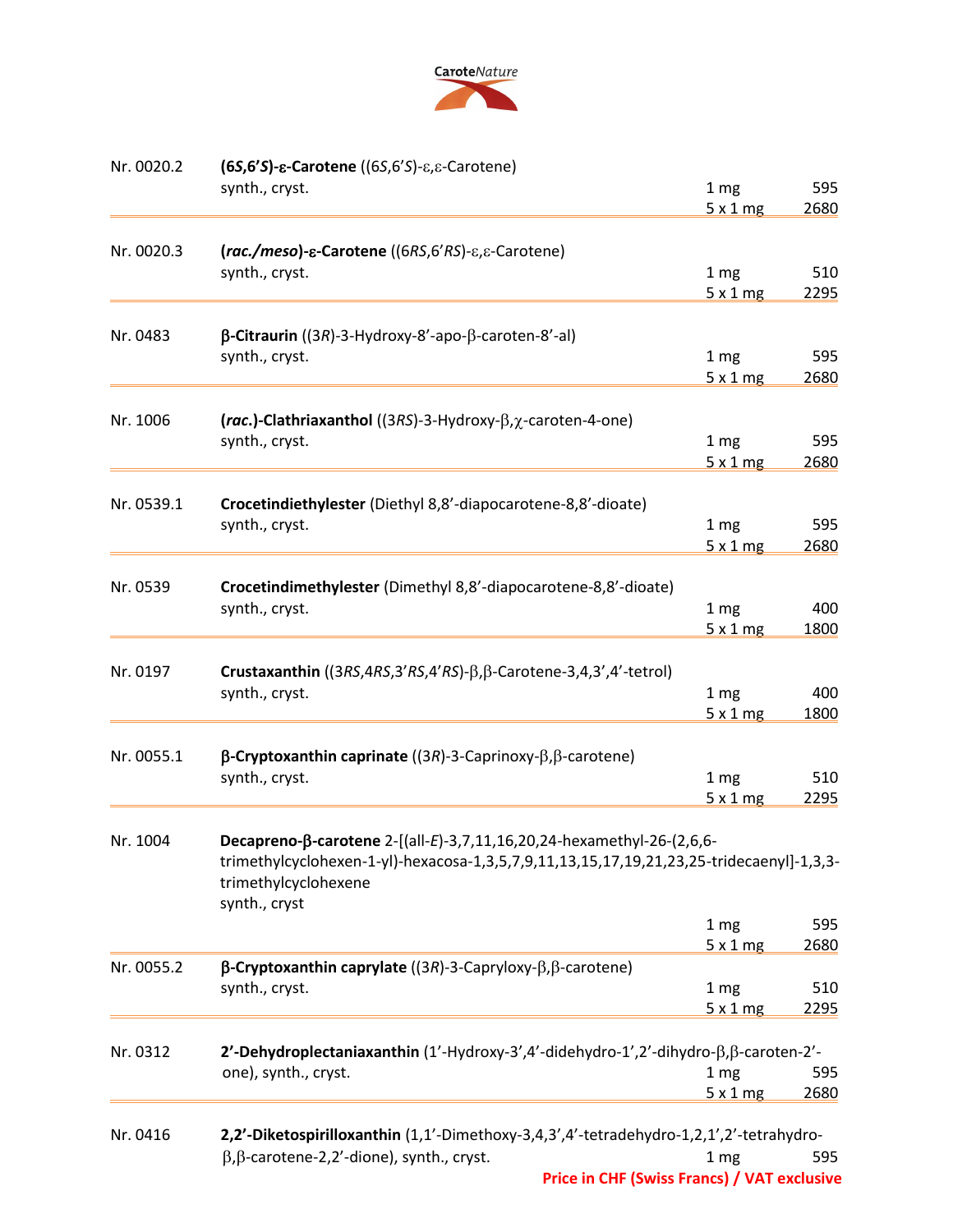

| $5 \times 1$ mg | 2680 |
|-----------------|------|
|-----------------|------|

| Nr. 1009   | (rac./meso)-4,4'-Dimethoxy-β-carotene ((4RS,4'RS)-4,4'-Dimethoxy-β,β-carotene)        |                 |      |  |  |
|------------|---------------------------------------------------------------------------------------|-----------------|------|--|--|
|            | synth., cryst.                                                                        | 1 <sub>mg</sub> | 510  |  |  |
|            |                                                                                       | 5x1mg           | 2295 |  |  |
|            |                                                                                       |                 |      |  |  |
| Nr. 0048   | <b>Isocarotene</b> $(4', 5'$ -Didehydro-4,5'-retro- $\beta$ , $\beta$ -carotene)      |                 |      |  |  |
|            | synth., cryst.                                                                        | 1 <sub>mg</sub> | 595  |  |  |
|            |                                                                                       | 5x1mg           | 2680 |  |  |
|            |                                                                                       |                 |      |  |  |
| Nr. 0057   | (rac.)-Isocryptoxanthin $((4RS)-\beta,\beta$ -Caroten-4-ol)                           |                 |      |  |  |
|            | synth., cryst.                                                                        | 1 <sub>mg</sub> | 400  |  |  |
|            |                                                                                       | 5x1mg           | 1800 |  |  |
| Nr. 0161   |                                                                                       |                 |      |  |  |
|            | 3,3'-Isorenieratenediol $(\phi, \phi$ -Carotene-3,3'-diol)                            |                 |      |  |  |
|            | synth., cryst.                                                                        | 1 <sub>mg</sub> | 595  |  |  |
|            |                                                                                       | 5x1mg           | 2680 |  |  |
| Nr. 0133.1 | $(3R,3'S,6'S)$ -Lutein $((3R,3'S,6'S)$ - $\beta$ , $\epsilon$ -Carotene-3,3'-diol)    |                 |      |  |  |
|            |                                                                                       |                 | 595  |  |  |
|            | synth., cryst.                                                                        | 1 <sub>mg</sub> |      |  |  |
|            |                                                                                       | 5x1mg           | 2680 |  |  |
| Nr. 0031.1 | (5Z)-Lycopene ((5Z)- $\psi, \psi$ -Carotene)                                          |                 |      |  |  |
|            | synth., cryst.                                                                        | 1 <sub>mg</sub> | 595  |  |  |
|            |                                                                                       | 5x1mg           | 2680 |  |  |
|            |                                                                                       |                 |      |  |  |
| Nr. 0031.2 | $(5Z,5'Z)$ -Lycopene $((5Z,5'Z)$ - $\psi, \psi$ -Carotene)                            |                 |      |  |  |
|            | synth., cryst.                                                                        | 1 mg            | 595  |  |  |
|            |                                                                                       | 5x1mg           | 2680 |  |  |
|            |                                                                                       |                 |      |  |  |
| Nr. 0031.3 | $(5Z,9'Z)$ -Lycopene $((5Z,5'Z)$ - $\psi, \psi$ -Carotene)                            |                 |      |  |  |
|            | synth., cryst.                                                                        | 1 mg            | 595  |  |  |
|            |                                                                                       | 5x1mg           | 2680 |  |  |
|            |                                                                                       |                 |      |  |  |
| Nr. 0245   | (Mutatoxanthin) (3S,5R,8RS,3'R)-5,8-Epoxy-5,8-dihydro-β,β-carotene-3,3'-diol; mixture |                 |      |  |  |
|            | of epimers)                                                                           |                 |      |  |  |
|            | synth., cryst.                                                                        | 1 mg            | 595  |  |  |
|            |                                                                                       | 5x1mg           | 2680 |  |  |
|            |                                                                                       |                 |      |  |  |
| Nr. 0208.1 | (rac./meso)-Oscillol diacetate ((2RS,2'RS)-2,2'-Diacetoxy-3,4,3',4'-                  |                 |      |  |  |
|            | tetradehydro-1,2,1',2'-tetrahydro- $\psi$ , $\psi$ -carotene)                         |                 |      |  |  |
|            | synth., cryst.                                                                        | 1 mg            | 595  |  |  |
|            |                                                                                       | 5x1mg           | 2680 |  |  |
|            |                                                                                       |                 |      |  |  |
| Nr. 0208.2 | (rac./meso)-Oscillol dipalmitate ((2RS,2'RS)-2,2'-Dipalmitoxy-3,4,3',4'-tetradehydro- |                 |      |  |  |
|            | 1,2,1',2'-tetrahydro- $\psi$ , $\psi$ -carotene)                                      |                 |      |  |  |
|            | synth., cryst.                                                                        | 1 mg            | 595  |  |  |
|            |                                                                                       | 5x1mg           | 2680 |  |  |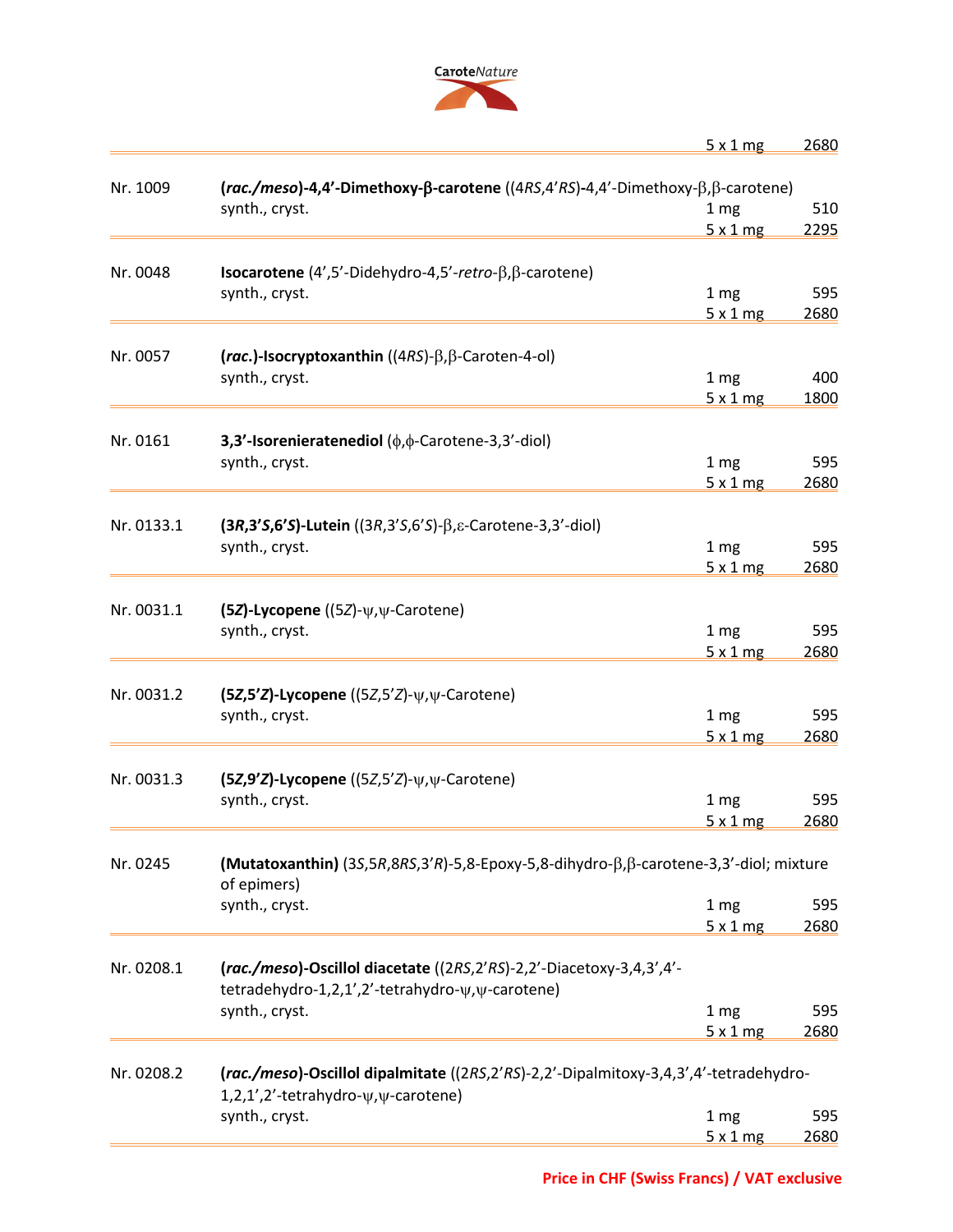

| Nr. 0415   | Phillipsiaxanthin (1,1'-Dihydroxy-3,4,3',4'-tetradehydro-1,2,1',2'-tetrahydro- $\psi$ , $\psi$ -<br>carotene-2,2'-dione) |                          |             |  |  |
|------------|--------------------------------------------------------------------------------------------------------------------------|--------------------------|-------------|--|--|
|            | synth., cryst.                                                                                                           | 1 <sub>mg</sub><br>5x1mg | 595<br>2680 |  |  |
| Nr. 0048   | Retrodehydrocarotene $(4',5'-Didehydro-4,5'-retro-\beta,\beta-carotene)$                                                 |                          |             |  |  |
|            | synth., cryst.                                                                                                           | 1 mg                     | 595         |  |  |
|            |                                                                                                                          | 5x1mg                    | 2680        |  |  |
|            |                                                                                                                          |                          |             |  |  |
| Nr. 0467   | Reticulataxanthin ((3R)-3-Hydroxy-5',6'-dihydro-5'-apo-18'-nor- $\beta$ -caroten-6'-one)                                 |                          |             |  |  |
|            | synth., cryst.                                                                                                           | 1 <sub>mg</sub>          | 595         |  |  |
|            |                                                                                                                          | 5x1mg                    | 2680        |  |  |
| Nr. 1018   | $(5RS, 6RS, 3'R)$ -5,6-Seco- $\beta$ , $\beta$ -carotene-5,6,3'-triol                                                    |                          |             |  |  |
|            | synth., cryst.                                                                                                           | 1 <sub>mg</sub>          | 595         |  |  |
|            |                                                                                                                          | 5x1mg                    | 2680        |  |  |
|            |                                                                                                                          |                          |             |  |  |
| Nr. 0559   | <b>Semi-<math>\beta</math>-carotenone</b> (5,6-Seco- $\beta$ , $\beta$ -carotene-5,6-dione)                              |                          |             |  |  |
|            | synth., cryst.                                                                                                           | 1 <sub>mg</sub>          | 595         |  |  |
|            |                                                                                                                          | 5x1mg                    | 2680        |  |  |
| Nr. 0196.1 | (3RS,3'RS)-6,7,6',7'-Tetradehydro-5,6,5',6'-tetrahydro-β,β-carotene-3,3'-diol                                            |                          |             |  |  |
|            | synth., cryst.                                                                                                           | 1 <sub>mg</sub>          | 595         |  |  |
|            |                                                                                                                          | 5x1mg                    | 2680        |  |  |
| Nr. 1011   | Torularhodinolacetate (3',4'-Didehydro- $\beta$ , $\psi$ -caroten-16'-ol acetate)                                        |                          |             |  |  |
|            | synth., cryst.                                                                                                           | 1 <sub>mg</sub>          | 595         |  |  |
|            |                                                                                                                          | 5x1mg                    | 2680        |  |  |
| Nr. 0271   | Torularhodinaldehyde (3',4'-Didehydro- $\beta$ , y-caroten-16'-al)                                                       |                          |             |  |  |
|            | synth., cryst.                                                                                                           | 1 <sub>mg</sub>          | 510         |  |  |
|            |                                                                                                                          | 5x1mg                    | 2295        |  |  |
|            |                                                                                                                          |                          |             |  |  |
| Nr. 0429.1 | <b>Torularhodinethylester</b> (Ethyl 3',4'-didehydro- $\beta$ , $\psi$ -caroten-16'-oate)                                |                          |             |  |  |
|            | synth., cryst.                                                                                                           | 1 mg                     | 510         |  |  |
|            |                                                                                                                          | 5x1mg                    | 2295        |  |  |
|            |                                                                                                                          |                          |             |  |  |
| Nr. 0561   | Triphasiaxanthin $((3'R)-3'-Hydroxy-5,6-seco-\beta, \beta-carotene-5,6-dione)$                                           |                          |             |  |  |
|            | synth., cryst.                                                                                                           | 1 <sub>mg</sub>          | 595         |  |  |
|            |                                                                                                                          | 5x1mg                    | 2680        |  |  |
| Nr. 0120   | $(meso)$ -Zeaxanthin ((3R,3'S)- $\beta$ , $\beta$ -Carotene-3,3'-diol)                                                   |                          |             |  |  |
|            | synth., cryst.                                                                                                           | 1 mg                     | 595         |  |  |
|            |                                                                                                                          | 5x1mg                    | 2680        |  |  |